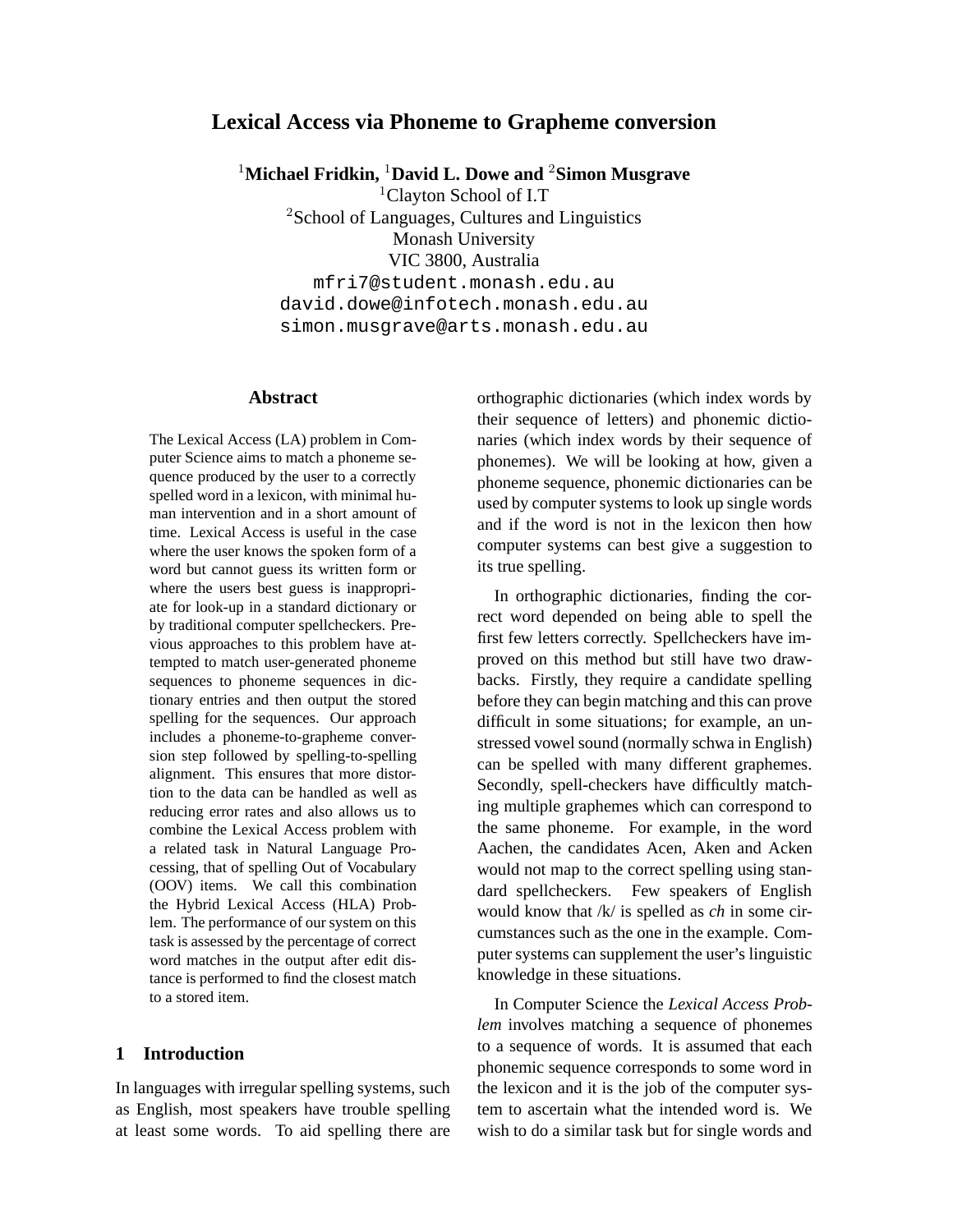without the assumption that the word is in the dataset. If the word is not in the dataset then the problem turns into that of spelling Out of Vocabulary (OOV) items. Obviously the user can not specify if the word is or is not in the dataset and the system must make that judgement itself. This extension of the Lexical Access Problem to include OOV items we call the Hybrid Lexical Access (HLA) Problem. Besides improving lookup of spelling for unfamiliar and unknown words, both aspects of this hybrid problem are also relevant as part of automatic speech recognition systems. The focus of this article is to compare and contrast the Lexical Access, Spelling OOV items and HLA problems and their applications to aid people with spelling.

# **2 Background**

The dataset for the HLA problem is one or more phonemic dictionaries (the problem is restricted to single words so continuous speech data is irrelevant). Since dictionaries are transcribed by expert linguists or by automatically utilizing linguistic rules made by linguists and users are not expected to have the same training, there is no guarantee that both will agree on a correct pronunciation. The system must assume that most times there will be disagreement. The main role of the system is to standardize input from users to match, ideally, a single dictionary entry.

The system is given 1 attempt to produce the correct match for the input during testing but in practice it is allowed to output as many words as necessary (to cover the case of multiple homophones - i.e. to, two and too). We need to measure the system's accuracy by how accurately it performs across a wide range of words, to prevent bias towards one class of words, such as short words or common words or words with silent letters.

An example of a flaw in the system is if a dataset has silent letters, such as "w" in wrong, aligned to a special null or empty phoneme resulting in silent letters being second-class citizens and likewise the words containing the silent letters. If the "w" in wrong and "p" in psychology are treated as the same phoneme and there are 25 graphemes which may correspond to this phoneme in total then each will have a base prob-

ability of roughly  $\frac{1}{25} = 4\%$ . Such a system will have a high accuracy because it will give the correct output for the other phonemes. The output overall will be very close to being correct. The problem is that the bias will be directed towards words without silent letters. Those words that do not belong to this class will be significantly difficult for the system to find, roughly 25 attempts on average to find the "w" in wrong, which is not practically feasible.

Our system first does phoneme-to-grapheme conversion (PTGC) and then finds the best match from the dataset for that grapheme sequence (using the ASPELL spellchecker). If no match is found, then the generated grapheme sequence is the final output of the system. The metric which we use for measuring the success of the first stage of the system is a Average Conversion Percentage (ACP) at word level, corresponding to what (Marchand and Damper, 2000) refer to as "percent correct" and what (Rentzepopoulous and Kokkinakis, 1996) call "success rate of the conversion algorithm ... at the word (state sequence) level". The ACP is the percentage of entries converted correctly in the PTGC stage out of the total number of entries produced. No edit distance measure is included at this stage. During postprocessing ASPELL matches the grapheme string output from the PTGC to a word in the dataset using the Minimum Edit Distance criterion which selects the grapheme representation for which the minimum number of insertions, deletions and substitutions is required (Levenstein, 1966). The success of the system at this stage is measured using ACP Average Conversion Percentage after Edit Distance (ACP-Ed), which again represents the percentage of correct matches out of the total number of outputs produced.

ACP-Ed was used to control training of the PTGC component and it has several advantages for this purpose. Firstly, it reduces any bias in the assessment process towards short words and common words. If Edit Distance is not taken into account, the performance of a system may be exaggerated if it handles such words well even if its output when dealing with longer words and uncommon words is very poor. Using ACP-Ed means that the system is guided towards produc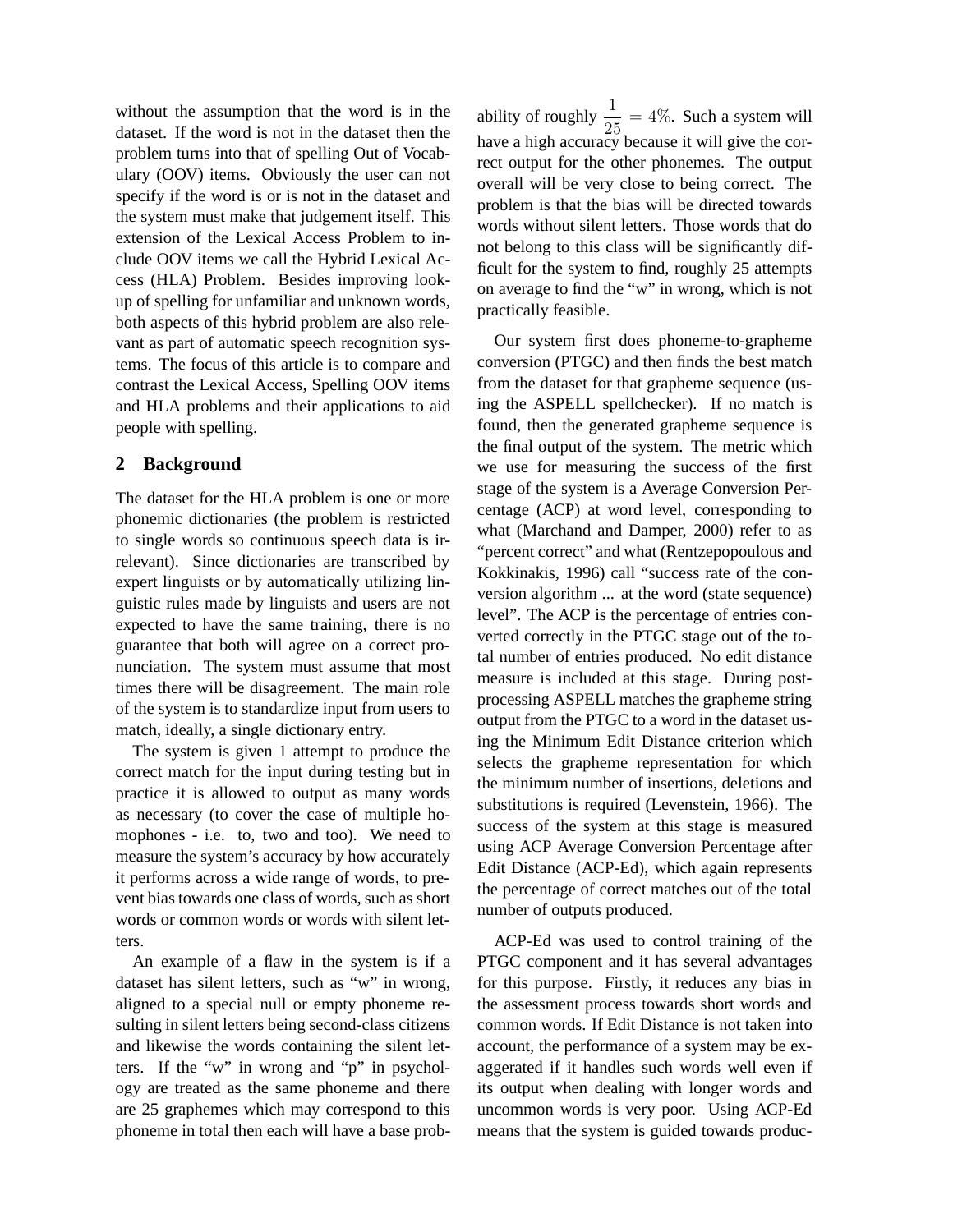ing good output for all input, even if very few inputs achieve perfect output. Secondly, ACP-Ed takes into account the size and distinctiveness of the available dataset and assesses not only how close the output of PTGC is to the correct graphemic representation, but also how close the output is to similar dictionary entries and whether sufficient information is available to discriminate between similar entries. For example, the phonemic input [a b d uh k t @r r z] ('abductors'), produces 'abducters' as output from PTGC. This has an Edit Distance of 1 from the correct graphemic representation (substitution of 'o' for 'e' is required at position 7), which is a good result. However, the dictionary also contains the entry 'abductees', which also has an Edit Distance of 1 from the PTGC output (substitution of 'e' for 'r' is required at position 8). Therefore, the PTGC output is not good enough to disambiguate between the two possible matches with grapheme strings from the dictionary and the result will count as a failure in the calculation of ACP-Ed.

When plotted on different axes, we see fluctuations between ACP and ACPed, indicating a non-monotonic relationship. Indeed, these fluctuations occur with some consistency across the two data-sets (UNISYN and *NETtalk*) used in our study and again when we varied the internal organisation of the PTGC process - namely, the format table encoding from sec. 5.4.

# **3 Previous Work**

Pronunciation by analogy (Marchand and Damper, 2000) is a PTGC technique which matches substrings of the input phoneme sequence to substrings of a group of words with similar phoneme sequences in the dataset and uses their corresponding grapheme sequences to infer the output grapheme sequence. The system of that study used the *NETtalk* corpus of approximately 20,008 hand-aligned entries with stress and syllable boundaries to achieve 76.4% ACP.

*NETtalk* was produced by Terrence J. Sejnowski and intended for grapheme-to-phoneme conversion, it is setup using 50 phonemes and a null phoneme for silent letters. In practical situations the null phoneme, which gives cues to the system about locations of silent letters, is not given to the system. This makes this dataset an interesting area of investigation for phoneme-tographeme systems because accurately predicting how the null phoneme is spelled would greatly improve accuracy for silent letters. Roughly half of the *NETtalk* dataset contains the null phoneme. This is due to the fact that vowels can be monophthongs such as "e" in pet or dipthongs as in "a" in pay. The word pay is transcribed /pe-/ where the "e" stands for /eI/ and the y corresponds to the null phoneme. To make the dataset useful for training and testing PTGC systems, an auxiliary system needs to be created which takes as input a phonemic sequence and inserts the null phoneme in appropriate locations.

A run of the Snob (Wallace and Dowe, 2000) software on the *NETtalk* dataset revealed that roughly 70% of the time when the null phoneme was observed it was surrounded by predictable neighbours or one of several predictable neighbours. For example, the phoneme /eI/ represented in *NETtalk* by the letter "e", as a first vowel in the nucleus of a syllable receiving secondary stress in penultimate position, occurs 64 times in *NETtalk*. Out of those 64 times, 60 times the null phoneme is at the last position. To be even more precise, when /e $\nu$  is spelled using the letter "a" and is the first vowel in the nucleus of a syllable receiving secondary stress in penultimate position it occurs 52 times in the dataset, all of which are followed by the null phoneme in last position. The predictability of the null phoneme can be the basis for a system for converting data in *NETtalk* format into one that is compatible with the general format of input to PTGC systems (which does not have the null phoneme).

The approach in (Thomas et al., 1997) to the Lexical Access problem was to match the input phonemic sequence to a phoneme sequence from the dataset and then output the corresponding grapheme sequence. Their dataset contained more than one realization of the same word so they used edit distance to match the input sequence to one of the realizations seen in the dataset from which the corresponding grapheme sequence was the output. The testing was done by inputting phoneme sequences and measuring how many input phonemes differ from a candidate stored lexicon sequence divided by the to-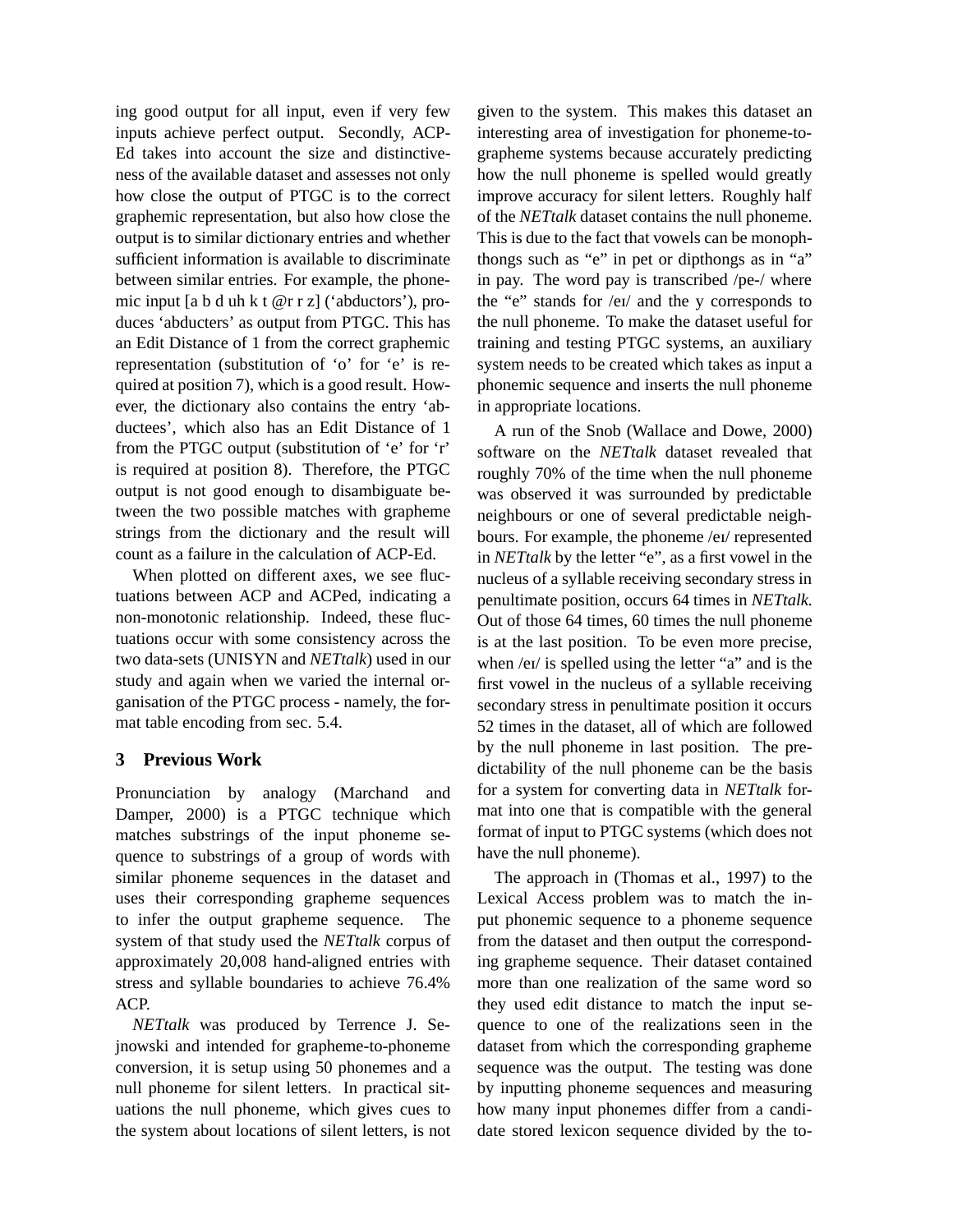| VB - Verbs  |                 |                 |  |  |  |
|-------------|-----------------|-----------------|--|--|--|
| VBD         | VBG             | VBN             |  |  |  |
| past tense  | gerund          | past participle |  |  |  |
|             | JJ - Adjectives |                 |  |  |  |
| <b>JJR</b>  | <b>JJS</b>      |                 |  |  |  |
| comparative |                 |                 |  |  |  |
| NN - Nouns  |                 |                 |  |  |  |
| <b>NNS</b>  | <b>NNP</b>      | <b>NNPS</b>     |  |  |  |
| plural      | proper          | proper plural   |  |  |  |

Table 1: Part of speech (POS) abbreviations

| Orthography    | a  | n | Ω                        | а |    |
|----------------|----|---|--------------------------|---|----|
| <b>NETtalk</b> | x0 | h | ΩI                       |   |    |
| <b>IPA</b>     | a  | h | $\overline{\mathcal{L}}$ |   |    |
| Unisyn         | @  |   | $*_{00}$                 | а | rd |
| <b>IPA</b>     | Э  |   | ЭI                       |   | τd |

Table 2: Comparison of dataset representations of the word *aboard* with different alignment strategies.

tal number of phonemes, called the distortion rate. The distortion threshold is the maximum distortion rate for which the corresponding average Word Error Rate (WER) was calculated. With Part of speech (POS) tags in the input they achieved results of 24.53% WER under 10% distortion threshold and without POS tags, 31.29%. The degradation in performance of their system, with POS tagging and without, when increasing the distortion threshold can be seen in figure 1.

Two points of interest in figure 1 are that the last increase in distortion from 50% to 60% actually decreases the WER by 0.19% and that the model with POS tagging show a higher degradation under distortion than the one without POS tagging, which corresponds to our results for POS tagging (sec. 6). For example, when increasing the distortion rate from 10% to 20% the WER of the model with POS tagging increased by 1.62% whereas the model without POS tagging, with the same increase in rate of distortion increased by 1.56%. As a ratio of the original 10% WER, these come to 1.07% and 1.05% respectively as seen in figure 1, for 20% distortion. The 0.02% difference between the two models stays roughly constant as the distortion ratio increases.



Figure 1: (Thomas et al., 1997) Results

# **4 Resources Used**

There were two datasets used for training and testing our system, the UNISYN *Accent-Independent Keyword Lexicon* and the *NETtalk* corpus. The two datasets differed both in size and the levels of detail. The UNISYN dataset had roughly 119,356 entries, after entries with special symbols such as apostrophes were removed. Each entry contains orthography, POS tag, phonemic transcription, syllable boundaries, morpheme boundaries and typical word frequency as found in standard literature. However phoneme to grapheme alignment is not included and had to be done separately. The alignment strategy for this dataset,  $A_{U}$ , partitioned the dataset into phoneme and grapheme pairs using a hand-made table of intuitive correspondences.

The *NETtalk* corpus has for each entry an orthography, phonemic transcription and an indicator variable in the range 0 to 2 to say whether the word is irregular, foreign or common. The phonemes and graphemes are aligned one-to-one in a format suitable for grapheme-to-phoneme conversion. There is a null phoneme which corresponds only to silent letters and makes the correspondences more regular for the other phonemes.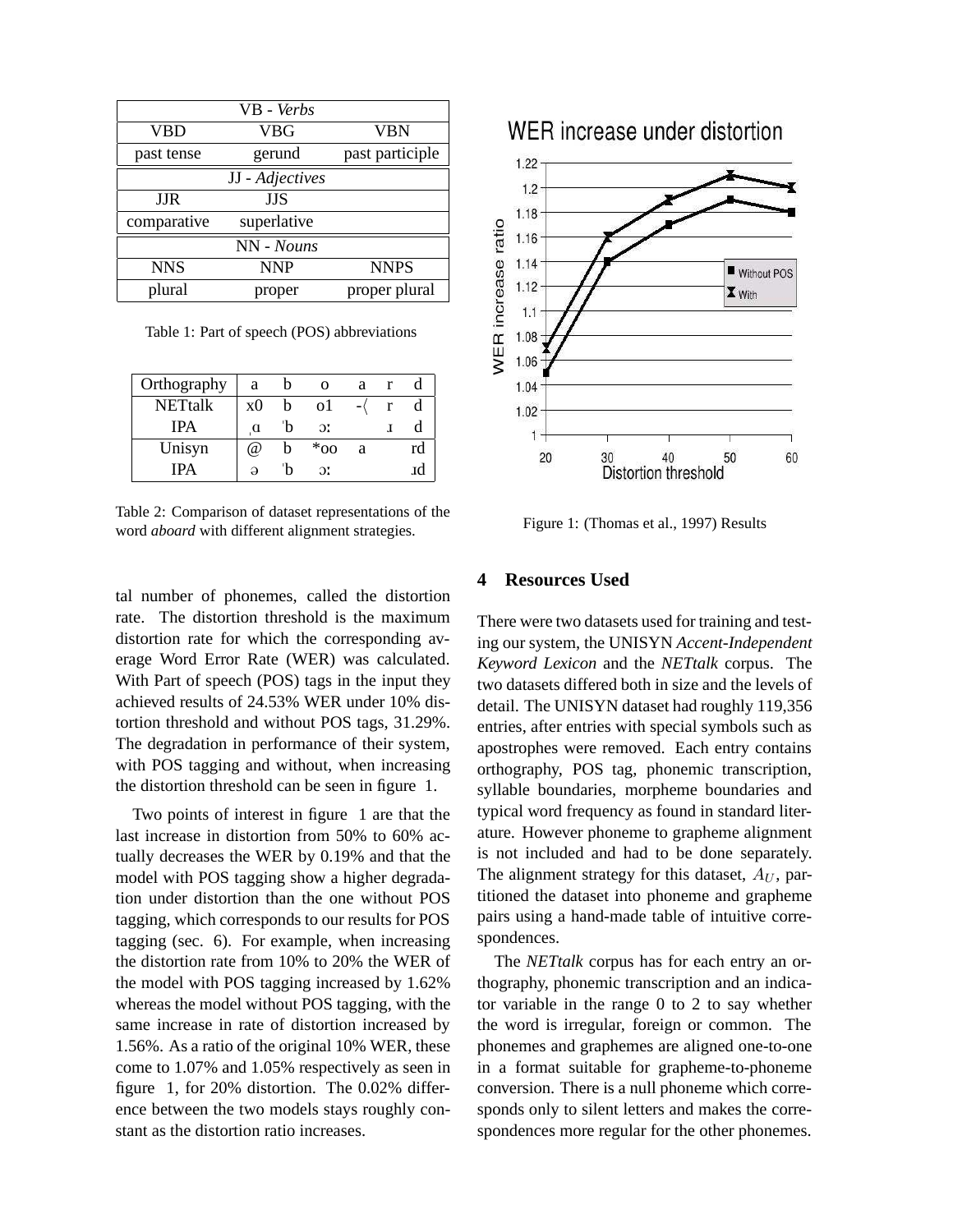The *NETtalk* alignment strategy we call  $A_N$ . A comparison of the results of the two models of alignment is in table 2.

To prepare the datasets for training and testing, lexical stress, POS tags and phonemic transcriptions were extracted from them and an alignment strategy was applied. For the *NETtalk* dataset the POS tags were matched to the UNISYN dataset where they had entries in common and the rest of the tags were automatically generated using *C&C Tools* (Clark and Curran, 2004).

For analyzing the datasets the Snob program was used, which does flat clustering using the Minimum Message Length (MML) criterion. When a dataset is run through Snob using an alignment model,  $A_N$  or  $A_U$ , the output is a set of classes all at the same depth for each pairing in the model. The classes are a hypothesis about the data that when applied to the data and transmitted with the data as a message has the shortest twopart message length (Wallace, 2005) (Wallace and Boulton, 1968) (Patrick, 1991). The premise is that the shortest message Snob finds will be a good explanation of the data.

# **5 Method**



Figure 2: System flow

The system can be divided into 3 modules:

(i) Pre-processing, represented in figure 2 as the steps from "Data" to "Rules", (ii) Processing, starting at the "SCFG" step and ending at the "PTGC Candidate" step, and (iii) Post-Processing, starting at the step "Spellcheck" and ending with either "Output Candidate" or "Output Match".

The pre-processing stage aligns the dataset by using an alignment model if the dataset is not already aligned and generates a list of classes produced by running Snob on the aligned dataset. The list of classes are passed to the parser to be converted into a Stochastic Context Free Grammar (SCFG).

The processing stage of the system is given the input in the form of a phoneme sequence and its POS tag, as well as a SCFG. Each phoneme in the sequence is processed sequentially and its output graphemes are concatenated to produce the candidate word.

The post-processing stage is given the candidate word with the dataset only containing the word spellings and it has to find the best match or fail and output the candidate word and part of speech tag it was given.

#### **5.1 Pre-processing**

The dataset usually consists of a series of entries of phoneme sequences and word spelling. In the phoneme sequence each phoneme is written out separately and the word spelling is written together as a single string. We want to look at the structure of the word to create models for understanding the relationship between the phoneme sequence and the grapheme sequence and this requires breaking up the word spelling into a grapheme sequence with each member of the grapheme sequence having one or more graphemes corresponding to one phoneme.

Phonemes with different levels of stress are considered as different, as well as phonemes that are the beginning of names. In total there are 657 pairs, 463 part of speech tag combinations (35 basic tags) - which are only used at the postprocessing "Spellcheck" step - and 157 phonemes (including merged phonemes).

The dataset now consists of a series of pairs of phonemes and graphemes and each possible pairing is given a unique ID. A phoneme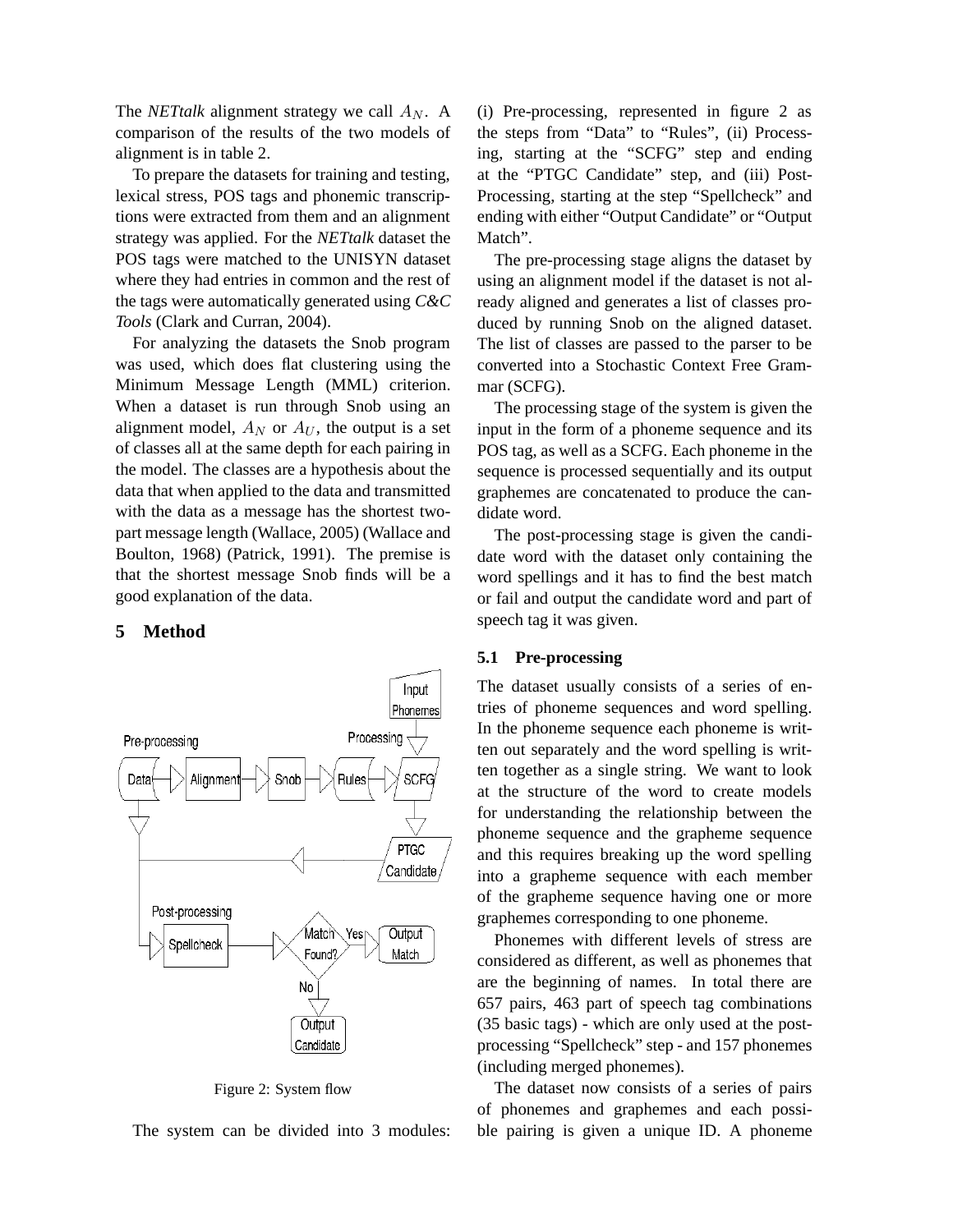can have multiple grapheme pairings so it spans over several ID's. We choose the ID's for each pairing carefully following the criteria that for each phoneme the ID's which correspond to that phoneme are contiguous, for example  $\{39 \text{ k.c}, 40\}$ k  $ck$ , 41 k  $k$ . ID's in each possible broad sound groups (such as monophthong vowel, diphthong vowel, stop or fricative) are also contiguous.

We can now view each ID in the list as a separate entity, distinct from the word in which it was originally found, surrounded by zero or more neighbours and having a position in the ID sequence. This list of independent ID's is used as input to the Snob program in order to generate classes which use patterns in the occurrence of neighbours to compress the dataset into groups whose combined size equals a fraction of the size of the original dataset.

Groups are chosen following two criteria. Firstly, the ID in any group is exactly the same or very close (for example, a group may consist of a vowel and a stressed form of the same vowel), and secondly the neighbours and position for that ID are as different as possible to all the other ID's which have the same phoneme (we do not need to worry about ID's that do not have the same phoneme because in the input we are given the phoneme). Each group is described by a Normal distribution for each of four neighbours (neighbour two spaces to the left to the neighbour two spaces to the right, and position of the ID). We end up with a distribution with the mean centered not at the most frequent ID but at the ID which has a value which is in between the most frequent ID's. These are our classes which from now on we refer to as rules.

#### **5.2 Processing**

The system parses an input phoneme sequence by looking at the environment (its neighbours and position) of each of the phonemes and looks up every relevant rule in the SCFG to find the most likely rule. All the rules we select have a distribution centered at one particular value for attribute 6 which is outputed by the parser when the rule is selected.

For example, for the pair "e a" (meaning schwa is spelled with an "e" having ID 63 in our model (there are 1031 such pairs in a sample dataset of 10,000 words, as in "abhorr*e*nce". Snob will find a class with this identical spelling of schwa and the description of the attributes of this class will inform us when to use this spelling. This is the class which describes this pair:

Serial 517 Relab 0.019 Size 152.

```
Att 2 vals 152.
     Mean 508.5465 S.D. 66.9917
Att 3 vals 152.
     Mean 469.9997 S.D. 0.4144
Att 4 vals 152.
     Mean 502.1750 S.D. 88.1242
Att 5 vals 152.
     Mean 5.9335 S.D. 2.2393
Att 6 vals 152.
     Mean 63.0000 S.D. 0.0400
```
Att1 is the model for the pair 2 spaces left, if there is none then the value is -1.0, likewise Att2 is the pair 1 space to the left, Att3 is the pair 1 space to the right, Att4 is the pair 3 spaces to the right and Att5 is the position of the ID for the current class. Most importantly att6 is the description of all the ID's in this class. The standard deviation of 0.04 means that all the ID's are exactly the same. Although there are 6 attributes Snob looked at, it chose the above 5 for this class and attribute 1 it deemed as insignificant for this class. Snob deems attributes as insignificant when their description is almost identical to the description of the population (for this attribute it is [Mean 246.7137, S.D. 210.8832]). Our current population is all possible pairings of schwa with any graphemes. To interpret this class we need to look at the range of the different Broad Sound Groups (BSG).

| Start marker -1            |                  | End marker 629                |        |
|----------------------------|------------------|-------------------------------|--------|
| Monophthong 1.215 Dipthong |                  |                               | 216394 |
| Tripthong                  | 395  404 Plosive |                               | 405454 |
| Nasal                      |                  | 455  494 Approximant 495  546 |        |
| Fricative                  |                  | 547  574 Affricate            | 575618 |
| Trill                      | 619628           |                               |        |

This class says that we spell schwa as "e" when it is around position six preceded by a Plosive or Approximant and followed by "n" and then by a Plosive, Approximant or Fricative. These are the combinations "ment", "dence" and "tence". In our example the neighbours of the schwa are ""o r" on the left and "n s" on the right, that is Att1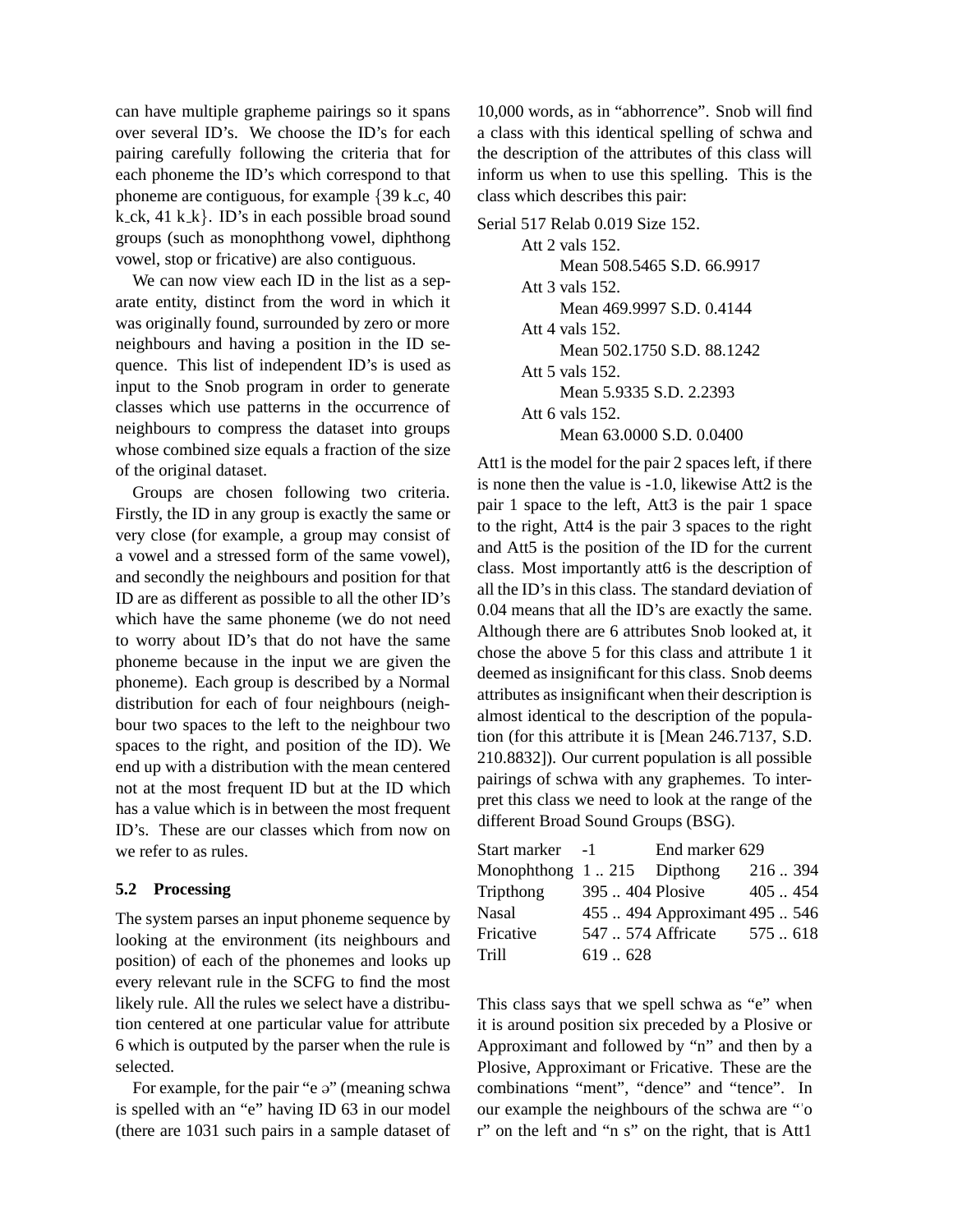is in the range 164 to 167, Att2 is 619 to 629, Att3 is 460 to 476 and Att4 is 559 to 574. All of the values lie without one standard deviation from where the class predicts except for Att2 which is two standard deviations away. This is still a high probability because 68.3% of the values lie within one standard deviation of the mean for the Normal distribution and 95.5% lie within two standard deviations.

In order to automatically find this rule we write all the classes we are interested in - that is all the classes that have an ID with the schwa phoneme - as production rules in the SCFG with attributes one to five on the right hand side and attribute six on the left. Next we give each class a weight which reflects the size of this class divided by the total size of the population. Then we give each input symbol a weight which reflects the probability of seeing this symbol when looking at the appropriate attribute for all the members of this class. Finally we choose the rule which has the highest probability of being parsed. A fragment of the SCFG for class 517 given the input "{ 'o r  $\vartheta$  n s 6 }" is:

| $1.0$ Start $\rightarrow$    | St                                                              |
|------------------------------|-----------------------------------------------------------------|
|                              | 0.15 e $\rightarrow$ { Att1 Att2 $\rightarrow$ Att3 Att4 Att5 } |
| $0.0017$ Att $1 \rightarrow$ | 'റ                                                              |
| 0.0013 Att2 $\rightarrow$    | r                                                               |
| $0.0618$ Att $3 \rightarrow$ | n                                                               |
| $0.0034$ Att4 ->             | S                                                               |
| 0.1780 Att5 $-$ >            | 6                                                               |
| 0.13 St $\rightarrow$        | e                                                               |
|                              |                                                                 |

Non-terminals =  ${St, Att1, Att2, Att3, Att4, }$ Att5}, start Symbol =  $\{Start\}$ , terminals =  $\{e, 'o,$ r, n, s, 6,  $\{ , \}$ . The weights for the St symbol represent the relative frequency of the ID in relation to the other ID's of this phoneme, the weight for the rule (surrounded by curly braces) is the size of the group it represents as a fraction of all the ID's of this phoneme and the weights of each attribute is calculated by sampling over the range of the input phoneme corresponding to the appropriate attribute. We sample from the Normal distribution which the attribute models, over the range of the input divided by the magnitude of the range to calculate the average probability of each ID which the input ranges over of belonging to this class. For example, attribute 1 is N( $\mu$  = 246.7137,  $\sigma$  =

210.8832) and the first input is ""o" with range 164 to 167 so the weight in the SCFG for this attribute given the current input is 0.0017.

Formally a SCFG is a pair  $(p, G)$  where:  $p$ :  $P \rightarrow [0, 1]$  is a probability function assigning probabilities to rules such that  $\sum_{i\in\Pi_A} p(A \rightarrow$  $\alpha_i$ ) = 1 and  $\Pi_A$  is the set of all rules associated to A, (Benedí and Sánchez, 2007). A SCFG is consistent if the probability assigned to all sentences in the language of the grammar sums to 1.0.

The result of a Snob run (Wallace and Dowe, 2000) using the six attributes discussed at the start of the section was a set of classes, for each pairing of phoneme to graphemes, with each class having a model containing the mean, standard deviation and relative abundance. This produced a SCFG consisting of 35,000 classes over a dataset of 99,800 entries and 657 pairs, with an average of 53.27 classes needed to describe each ID.

| <b>Sys</b>     | Data             | <b>Size</b> | ${ACP}^a$ | $\mathbf{ACP}^b$ | $\mathbf{AC} \mathbf{P}^c$ |
|----------------|------------------|-------------|-----------|------------------|----------------------------|
| $A_{U}^{\ d}$  | $\text{UNI}^e$   | 10K         | 16.53     |                  | 84.74                      |
| $A_N^f$        | NET <sup>g</sup> | 20K         | 31.27     |                  | 91.00                      |
| $A_N$          | NET <sup>h</sup> | 20K         | 31.27     |                  | 81.20                      |
| M <sup>i</sup> | <b>NET</b>       | 19.5K       |           | 75.1             |                            |

<sup>*a*</sup>ACP when the system has no access to the lexicon

*b*ACP when the system has access to all but the target entry of the lexicon

*<sup>c</sup>*ACP when the system has full access to the lexicon, i.e. ACPed

*<sup>d</sup>*Our system using UNISYN alignment

*<sup>e</sup>*UNISYN dataset

*<sup>f</sup>*Our system using NETtalk alignment

<sup>*g*</sup>POS tags added to NETtalk

*h*NETtalk dataset

*i* (Marchand and Damper, 2000) under 0% distortion

Table 3: Comparison of Systems

| From, To | [a, a]   | [a, a]    |
|----------|----------|-----------|
| Effect   | $-0.73%$ | $-0.17\%$ |
| Freq.    | 46.0%    | 6.78%     |

Table 4: Effects of Vowel Distortion

#### **5.3 Post-processing**

After a candidate is generated its most common part of speech tag is attached to it and an attempt is made to match the candidate to a lexicon word.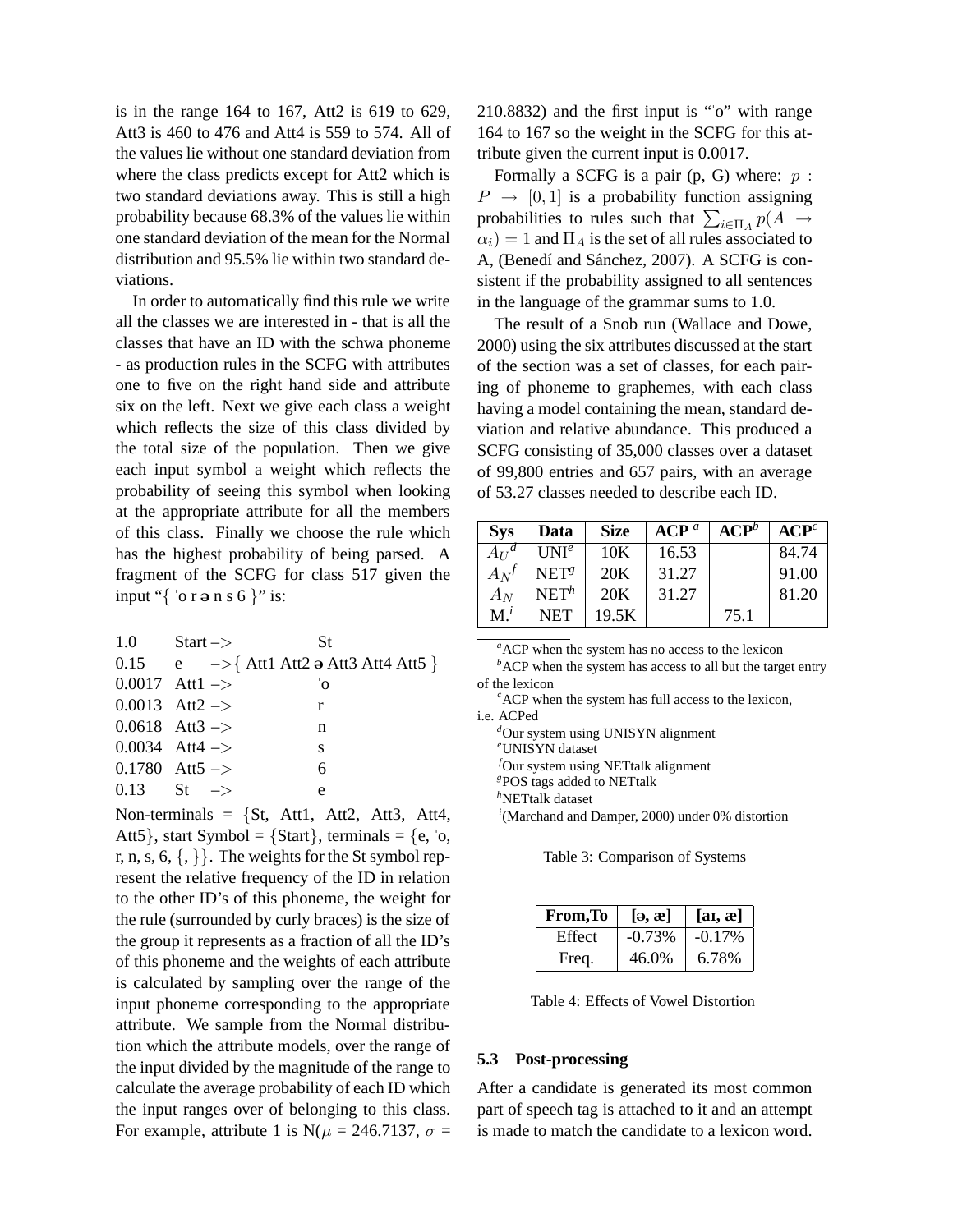| From, To | [d,[]]    | $[\mathfrak{t},\mathfrak{f}]$ | [t, f]  |
|----------|-----------|-------------------------------|---------|
| Effect   | $-3.11\%$ | $-1.21%$                      | $+2.39$ |
| Freq.    | 23.31%    | 3.05%                         | 7.8%    |

Table 5: Effects of Consonant Distortian

| From, To | NNP, NN  | NNPS, NN | NNS, NN  |
|----------|----------|----------|----------|
| Effect.  | $-1.85%$ | $-0.76%$ | $-3.7\%$ |
| Freq.    | 14.4%    | 1.5%     | 18.0%    |

Table 6: POS distortion - Nouns

If the candidate cannot be matched then the output is the candidate, however if the candidate can be matched to some lexicon word then that word is the output. In the testing stage if the output word has any homophones they are ignored however the end system will output all homophones with the output word.

### **5.4 Format Table Encoding**

The Format table contains all the different pairings of phonemes and graphemes in the dataset. The table contains 657 entries for the phonemes and all the part of speech tag combinations. The table is used to process the data, which is in human-readable format into numeric form, for Snob to process. Different arrangements of the Format Table result in different SCFG's produced by Snob and different ACP and ACPed results.

### **6 Results and Discussion**

There were three systems compared during the testing phase of the study, with our system tested on two different datasets under two different alignment models. Table 3 is a comparison of our system with that of (Marchand and Damper, 2000), with access to different amounts of the dataset. Comparing our results with (Thomas et al., 1997) was difficult because they used the WER metric which is calculated differently to our ACP and ACPed and their results are omitted from the table. Our system performs less well than the other systems when only PTGC is considered, but does better than either of the other systems when the post-processing is included. Only one system, that of (Marchand and Damper, 2000), was suitable for leave-one-out testing but looks to be the most promising solution to the

| From, To | VBD, VB  | $\mid$ VBG, VB | $\vert$ VBN, VB |
|----------|----------|----------------|-----------------|
| Effect   | $-1.51%$ | $-0.24\%$      | $-1.08%$        |
| Freq.    | 3.52%    | 6.7%           | 2.96%           |

Table 7: POS distortion - Verbs

| From, To | JJR, JJ  | JJS, JJ  |
|----------|----------|----------|
| Effect   | $-0.35%$ | $-0.13%$ |
| Freq.    | $0.5\%$  | 0.71%    |

Table 8: POS distortion - Adjectives

HLA problem if the low ACP can be further lowered by the factor seen in our system when the system has full access to the dataset. The two models we used to test our system reveal that  $A_N$ gives the lowest ACP under all types of access to the dataset and that including POS tags increases the ACP from 81.2% to 91.0% for that dataset (table 3).

Two of the systems studied performed tests on the effects of distortion to their systems. Tables 4 to 8 are the results of running the  $A_N$  system under various distortions. The distortions were performed by changing all occurrences of a phoneme in the dataset to a different phoneme and running the system again without retraining it. The values in the tables are the penalty costs for each distortion in the corresponding row and column. For example, in table 4 column 1, row 1 the value of the penalty is -0.73%, corresponding to a fall in the ACPed of 0.73%. The "Freq." row reports the frequency of the column element in the dataset.

Tables 5 and 4 rely on the PTGC component of the system to recover from errors and tables 6, 7 and 8 rely on the spellchecking software to recover. Distortion to the input of the PTGC does not degrade performance as much as to the postprocessor under most conditions of distortion unless the distortion results in a phoneme which is found completely different environments to the original. Table 5 actually records a bonus, suggesting that some phonemes have interchangeable environments. Tables 6, 7 and 8 demonstrate that during post-processing recovering from errors is difficult, with an average decrease in performance of 30% (where table 1 expands the abbreviations).